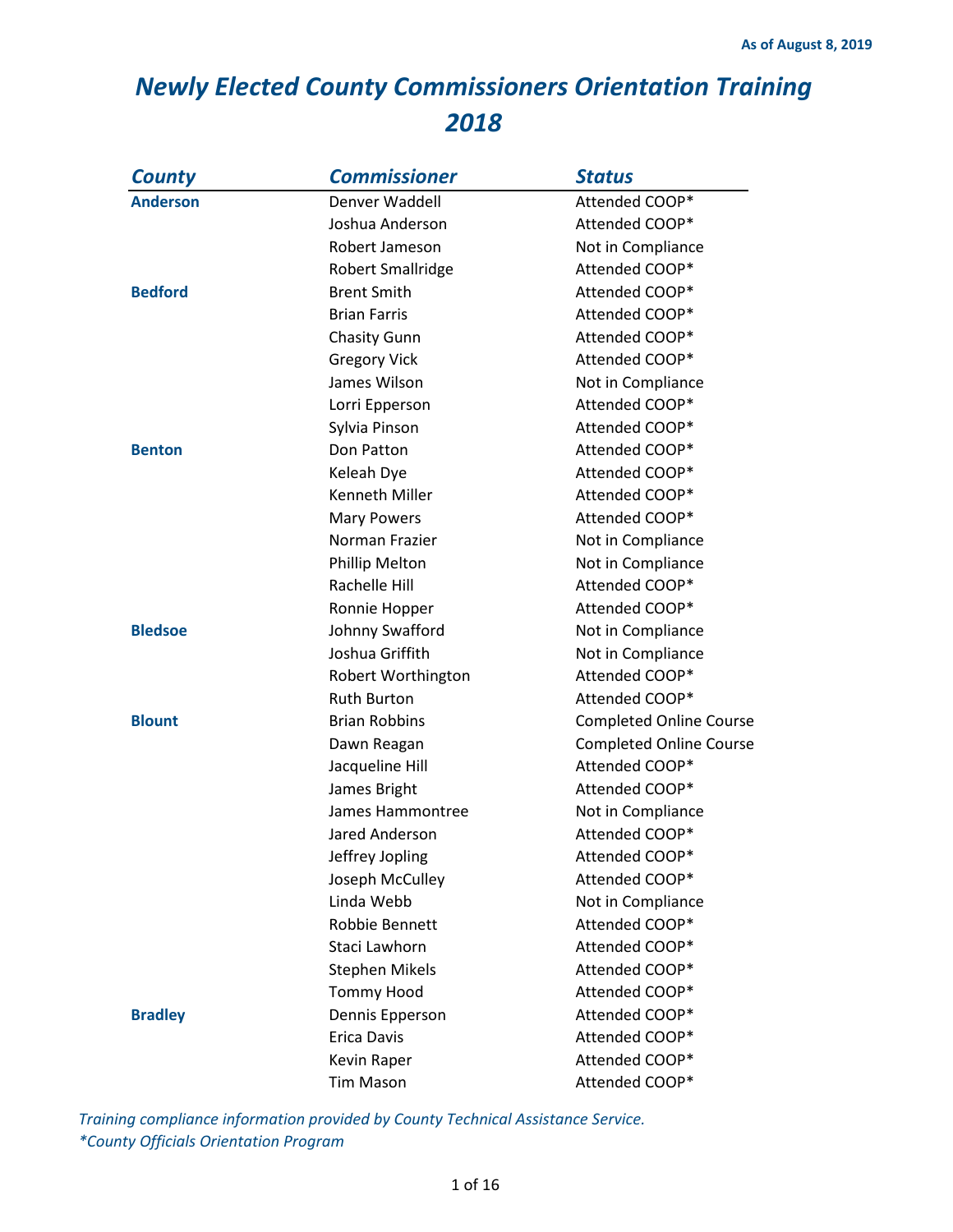| <b>County</b>    | <b>Commissioner</b>         | <b>Status</b>                  |
|------------------|-----------------------------|--------------------------------|
| <b>Campbell</b>  | Dewayne Baird               | Attended COOP*                 |
|                  | Lisa Lester                 | Attended COOP*                 |
|                  | <b>Scott Kitts</b>          | Attended COOP*                 |
|                  | <b>Tyler King</b>           | Attended COOP*                 |
|                  | Zachary Marlow              | Attended COOP*                 |
| <b>Cannon</b>    | Corey Davenport             | Attended COOP*                 |
|                  | <b>Greg Mitchell</b>        | Attended COOP*                 |
|                  | Jeannine Floyd              | Attended COOP*                 |
|                  | Kimela Davenport            | Attended COOP*                 |
|                  | Randy Gannon                | <b>Completed Online Course</b> |
|                  | Robert Brandon              | Attended COOP*                 |
|                  | Ronnie Mahaffey             | Attended COOP*                 |
| <b>Carroll</b>   | <b>Brian Winston</b>        | Attended COOP*                 |
|                  | Darrell Ridgely             | Not in Compliance              |
|                  | James Taylor                | Attended COOP*                 |
|                  | Jeffrey Carter              | Not in Compliance              |
|                  | Jeremy Fowler               | Attended COOP*                 |
|                  | Lori Nolen                  | Not in Compliance              |
| <b>Carter</b>    | Aaron Frazier               | <b>Completed Online Course</b> |
|                  | Austin Jaynes               | Attended COOP*                 |
|                  | <b>Gary Bailey</b>          | Attended COOP*                 |
|                  | Jerry Proffitt              | Attended COOP*                 |
|                  | Layla Ward                  | Attended COOP*                 |
|                  | Patricia Woodby             | Attended COOP*                 |
|                  | <b>Rick Richardson</b>      | Attended COOP*                 |
|                  | Robin McKamey               | Attended COOP*                 |
|                  | <b>Steven Blevins</b>       | Attended COOP*                 |
|                  | <b>Travis Hill</b>          | Attended COOP*                 |
| <b>Cheatham</b>  | Christopher (Chris) Gilmore | Attended COOP*                 |
|                  | Diana Lovell                | Not in Compliance              |
|                  | Edward (Ed) Greer           | Attended COOP*                 |
|                  | Jere (Donnie) Jordan        | Not in Compliance              |
|                  | Paul Anderson               | Attended COOP*                 |
|                  | <b>Randy Liles</b>          | Attended COOP*                 |
| <b>Chester</b>   | Carolyn Higgins             | Attended COOP*                 |
|                  | <b>Todd Lewis</b>           | <b>Completed Online Course</b> |
| <b>Claiborne</b> | <b>Brent Clark</b>          | Attended COOP*                 |
|                  | Carolyn Brooks              | Not in Compliance              |
|                  | James Brogan                | Attended COOP*                 |
|                  | Kimberly Large              | Attended COOP*                 |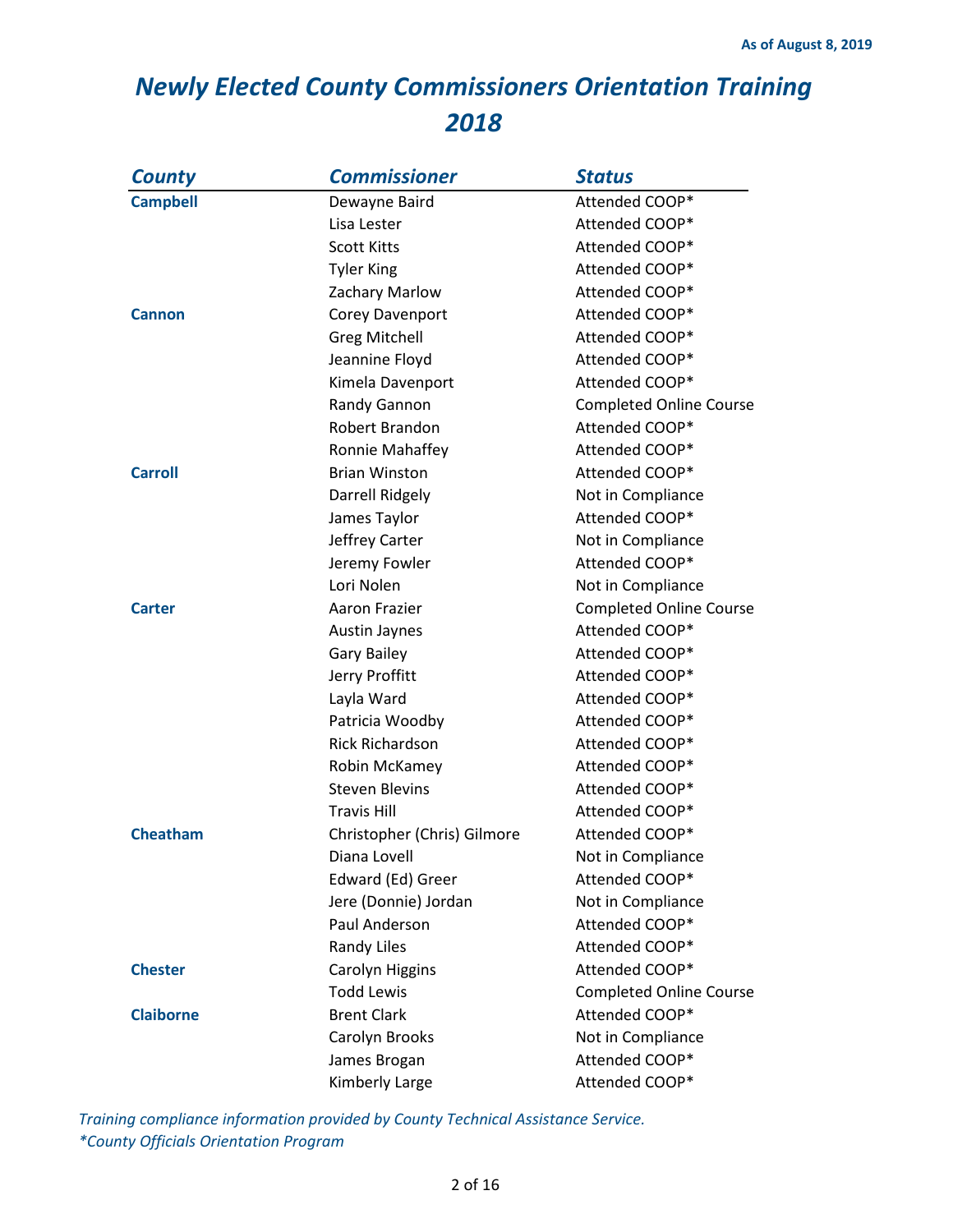| <b>County</b>     | <b>Commissioner</b>     | <b>Status</b>                  |
|-------------------|-------------------------|--------------------------------|
|                   | <b>Rosemary Barnett</b> | Not in Compliance              |
|                   | <b>Sherry McCreary</b>  | Attended COOP*                 |
|                   | <b>Steven Murphy</b>    | <b>Completed Online Course</b> |
|                   | <b>Zachery Mullins</b>  | Attended COOP*                 |
| <b>Clay</b>       | <b>Anthony Boles</b>    | Not in Compliance              |
|                   | Jeffrey Gentry          | Not in Compliance              |
|                   | <b>Kenneth Miller</b>   | Not in Compliance              |
| <b>Cocke</b>      | Casey Gilliam           | Attended COOP*                 |
|                   | <b>Charles Veridal</b>  | Attended COOP*                 |
|                   | Danny Bright            | Attended COOP*                 |
|                   | Dinah Blazer            | Attended COOP*                 |
|                   | Forest Clevenger        | Attended COOP*                 |
|                   | <b>Gary Carver</b>      | Not in Compliance              |
|                   | Jonathon Laws           | <b>Completed Online Course</b> |
|                   | Kyle Shute              | Not in Compliance              |
|                   | Norman Smith            | <b>Completed Online Course</b> |
|                   | Shalee Benson           | Not in Compliance              |
|                   | <b>Windell Ford</b>     | Attended COOP*                 |
| <b>Coffee</b>     | Ashley Kraft            | Attended COOP*                 |
|                   | <b>B Hobbs</b>          | <b>Completed Online Course</b> |
|                   | Charles Sebourn         | Attended COOP*                 |
|                   | Dwight Miller           | Attended COOP*                 |
|                   | Elizabeth H Debellis    | Attended COOP*                 |
|                   | <b>Emily Howes</b>      | Attended COOP*                 |
|                   | James Fielding          | Attended COOP*                 |
|                   | Jimmy Hollandsworth     | <b>Completed Online Course</b> |
|                   | Michael Ray             | Attended COOP*                 |
|                   | Scarlett Taylor         | Attended COOP*                 |
| <b>Crockett</b>   | Alex Overton            | Not in Compliance              |
|                   | Drew Nanney             | <b>Completed Online Course</b> |
|                   | Gary Emison             | Not in Compliance              |
|                   | Jane Smith              | Not in Compliance              |
|                   | Lee Woods               | <b>Completed Online Course</b> |
|                   | Wayne Jernigan          | Not in Compliance              |
|                   | William Hooten          | Not in Compliance              |
|                   | <b>William Huff</b>     | Not in Compliance              |
|                   | <b>William Perry</b>    | <b>Completed Online Course</b> |
| <b>Cumberland</b> | Carl Macleod            | Attended COOP*                 |
|                   | <b>Chad Norris</b>      | Attended COOP*                 |
|                   | <b>Charles Seiber</b>   | Attended COOP*                 |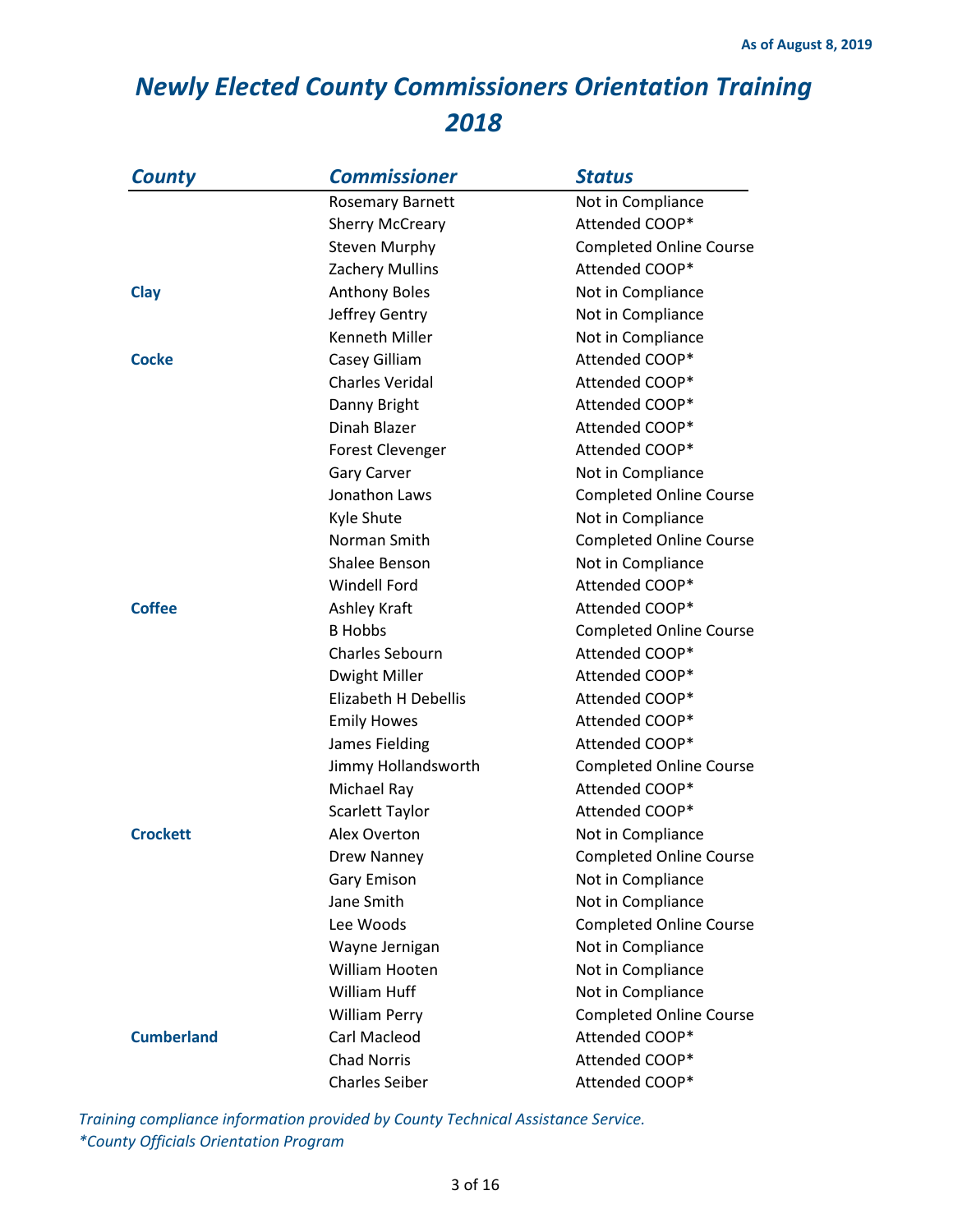| <b>County</b>   | <b>Commissioner</b>    | <b>Status</b>                  |
|-----------------|------------------------|--------------------------------|
|                 | <b>Darrell Threet</b>  | Attended COOP*                 |
|                 | Deborah Holbrook       | Attended COOP*                 |
|                 | James Blalock          | Attended COOP*                 |
|                 | Jerry Cooper           | Attended COOP*                 |
|                 | John Patterson         | Attended COOP*                 |
|                 | <b>Kyle Davis</b>      | Attended COOP*                 |
|                 | Michael Speich         | Attended COOP*                 |
|                 | Sue York               | Attended COOP*                 |
|                 | William Baldwin        | <b>Completed Online Course</b> |
| <b>Decatur</b>  | Anthony Alexander      | Attended COOP*                 |
|                 | April Barrett          | Attended COOP*                 |
|                 | <b>Cathie Phillips</b> | Not in Compliance              |
|                 | David Whitaker         | Attended COOP*                 |
|                 | Donald Funderburk      | Not in Compliance              |
|                 | James Cagle            | Attended COOP*                 |
| <b>Dekalb</b>   | <b>Billy Rhody</b>     | Attended COOP*                 |
|                 | Bobby Johnson          | Attended COOP*                 |
|                 | <b>Boyd Malone</b>     | Attended COOP*                 |
|                 | Janice Fish-Stewart    | Attended COOP*                 |
|                 | Jenny Trapp            | Attended COOP*                 |
|                 | Julie Young            | Attended COOP*                 |
|                 | Mary Pafford           | <b>Completed Online Course</b> |
|                 | Matt Adcock            | <b>Completed Online Course</b> |
|                 | Sabrina Farler         | Attended COOP*                 |
|                 | <b>Standlee Little</b> | Attended COOP*                 |
|                 | William Slager         | Attended COOP*                 |
| <b>Dickson</b>  | <b>Clayton Ellis</b>   | Attended COOP*                 |
|                 | David Shepard          | Attended COOP*                 |
|                 | Dwight McIllwain       | Not in Compliance              |
|                 | <b>Stacey Batey</b>    | Not in Compliance              |
| <b>Dyer</b>     | Chase Jackson          | Attended COOP*                 |
|                 | Mark Korn              | Attended COOP*                 |
|                 | Tonya McKellar         | Attended COOP*                 |
| <b>Fayette</b>  | Dale Reaves            | Attended COOP*                 |
|                 | <b>Elizabeth Rice</b>  | Not in Compliance              |
|                 | James Norton           | Attended COOP*                 |
|                 | John Walker            | Attended COOP*                 |
|                 | <b>Kevin Powers</b>    | Attended COOP*                 |
|                 | <b>Robert Sills</b>    | Attended COOP*                 |
| <b>Fentress</b> | Leon Stepp             | Attended COOP*                 |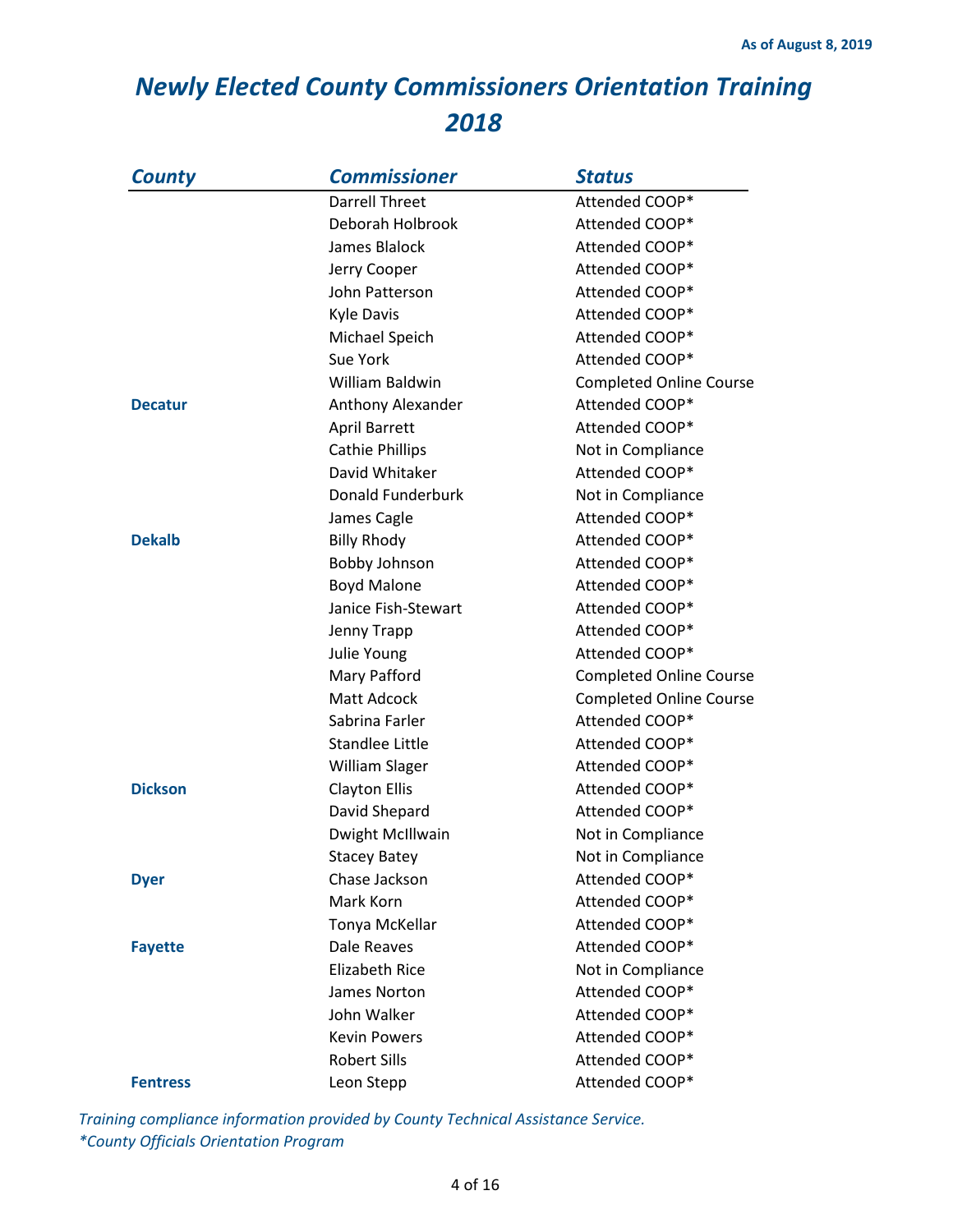| <b>County</b>   | <b>Commissioner</b>     | <b>Status</b>                  |
|-----------------|-------------------------|--------------------------------|
|                 | Micki McDonald          | <b>Completed Online Course</b> |
|                 | Robert Cooper           | <b>Completed Online Course</b> |
|                 | <b>Roderic Williams</b> | Attended COOP*                 |
| <b>Franklin</b> | Adam Casey              | Not in Compliance              |
|                 | Carolyn Montoye-wiseman | Attended COOP*                 |
|                 | <b>Gregory King</b>     | Attended COOP*                 |
|                 | James Cantrell          | Not in Compliance              |
|                 | James Henley            | Not in Compliance              |
|                 | Lydia Johnson           | Attended COOP*                 |
|                 | <b>Samuel Hiles</b>     | Not in Compliance              |
|                 | <b>Scottie Riddle</b>   | <b>Completed Online Course</b> |
| <b>Gibson</b>   | Alecia Craig            | Attended COOP*                 |
|                 | <b>Bradley Owens</b>    | Attended COOP*                 |
|                 | Clayton White           | Attended COOP*                 |
|                 | James Cooper            | Not in Compliance              |
|                 | John Landrum            | Not in Compliance              |
|                 | Steven Hemann           | Attended COOP*                 |
|                 | Yahweh Yahweh           | Attended COOP*                 |
| <b>Giles</b>    | David Wamble            | Attended COOP*                 |
|                 | Erin Curry              | Attended COOP*                 |
|                 | Gayle Jones             | <b>Completed Online Course</b> |
|                 | Jayson Butler           | Attended COOP*                 |
|                 | Joseph Cesarini         | Attended COOP*                 |
|                 | <b>Judith Pruett</b>    | Attended COOP*                 |
|                 | <b>Terry Harwell</b>    | Attended COOP*                 |
| <b>Grainger</b> | <b>Edward Spoone</b>    | Attended COOP*                 |
|                 | Justin Epperson         | Attended COOP*                 |
| <b>Greene</b>   | <b>Clifford Bryant</b>  | Attended COOP*                 |
|                 | Gary Shelton            | <b>Completed Online Course</b> |
|                 | Jeffrey Bible           | <b>Completed Online Course</b> |
|                 | Joshua Arrowood         | <b>Completed Online Course</b> |
|                 | <b>Kaleb Powell</b>     | Not in Compliance              |
|                 | Katherine Crawford      | Attended COOP*                 |
|                 | Lloyd Bowers            | Not in Compliance              |
|                 | <b>Teddy Lawing</b>     | Attended COOP*                 |
|                 | <b>William Dabbs</b>    | Not in Compliance              |
| <b>Grundy</b>   | Don Hutcheson           | Attended COOP*                 |
|                 | <b>Kelly Gibbs</b>      | Not in Compliance              |
|                 | <b>Millard Rogers</b>   | Attended COOP*                 |
| <b>Hamblen</b>  | Christopher Cutshaw     | Attended COOP*                 |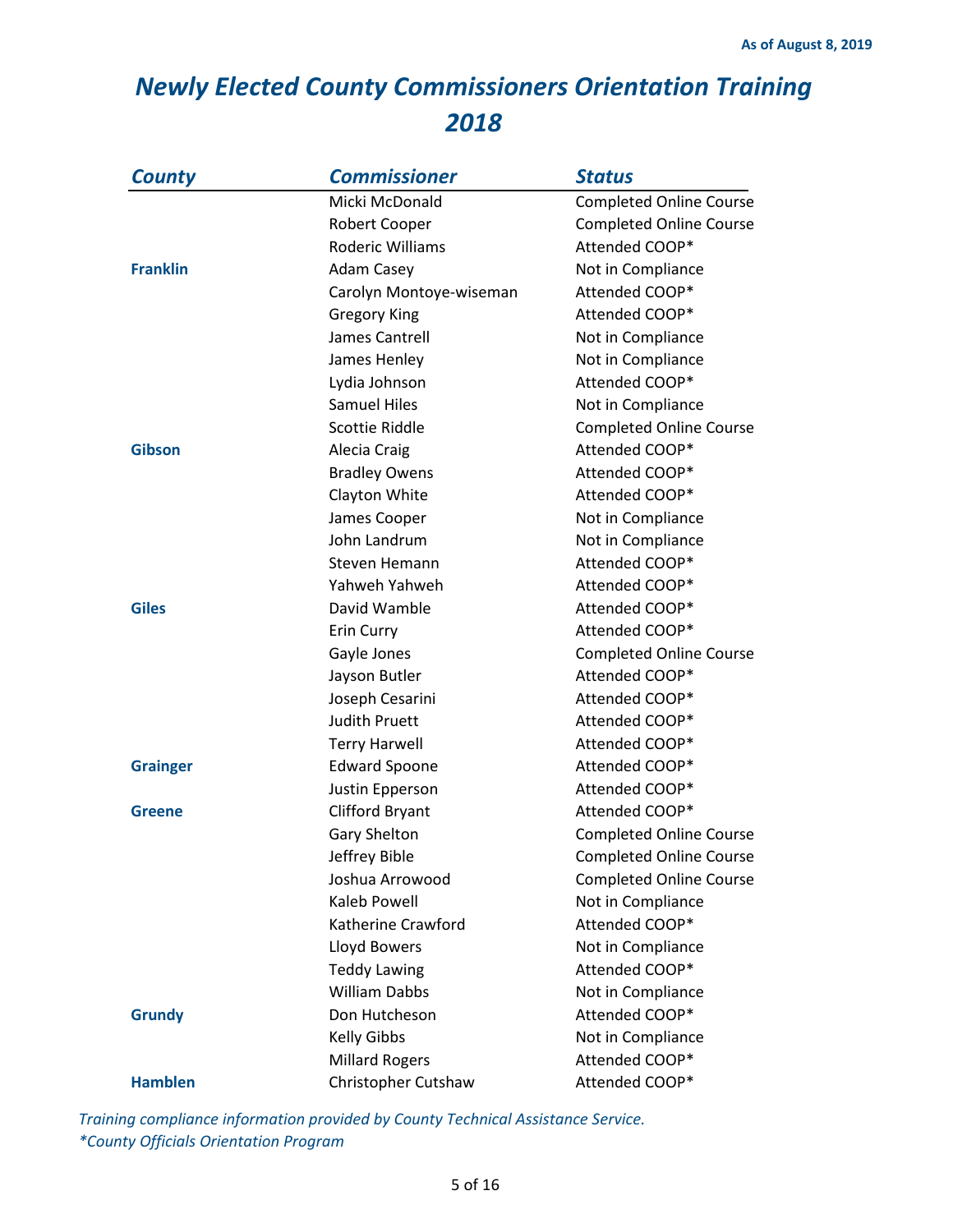| <b>County</b>   | <b>Commissioner</b>        | <b>Status</b>                  |
|-----------------|----------------------------|--------------------------------|
|                 | <b>Howard Akard</b>        | Attended COOP*                 |
|                 | James Stepp                | Attended COOP*                 |
|                 | Randall Long               | Attended COOP*                 |
|                 | Robert Haun                | Attended COOP*                 |
|                 | <b>Thomas Doty</b>         | Attended COOP*                 |
|                 | <b>Timothy Horner</b>      | Attended COOP*                 |
|                 | Wayne Nesmith              | Attended COOP*                 |
| <b>Hamilton</b> | Chip Baker                 | <b>Completed Online Course</b> |
|                 | David Sharpe               | Attended COOP*                 |
|                 | <b>Greg Martin</b>         | Attended COOP*                 |
|                 | Katherlyn Geter            | Attended COOP*                 |
|                 | Sabrena Smedley            | Attended COOP*                 |
| <b>Hancock</b>  | Chad Burke                 | Attended COOP*                 |
|                 | Clayton Ramsey             | Attended COOP*                 |
|                 | Darin Jones                | Attended COOP*                 |
|                 | Robert Johnson             | Attended COOP*                 |
| <b>Hardeman</b> | <b>Bobby Hensley</b>       | Attended COOP*                 |
|                 | <b>Bobby Wright</b>        | Attended COOP*                 |
|                 | Chandra Lake               | Not in Compliance              |
|                 | Gary Barber                | Attended COOP*                 |
|                 | John Weems                 | Attended COOP*                 |
|                 | Justin Howell              | Attended COOP*                 |
|                 | Mark Gilliam               | Attended COOP*                 |
|                 | <b>Wilbert Sain</b>        | Not in Compliance              |
| <b>Hardin</b>   | Joseph Bonee               | Attended COOP*                 |
|                 | Philip Blackwelder         | Attended COOP*                 |
|                 | <b>Shirley Matlock</b>     | Attended COOP*                 |
| <b>Hawkins</b>  | <b>Bob Edens</b>           | Attended COOP*                 |
|                 | <b>Charles Housewright</b> | Attended COOP*                 |
|                 | <b>Charles Thacker</b>     | Attended COOP*                 |
|                 | George Bridwell            | Attended COOP*                 |
|                 | <b>Gerald Gibson</b>       | Attended COOP*                 |
|                 | Hannah Speaks              | Attended COOP*                 |
|                 | Jimmy Talley               | Attended COOP*                 |
|                 | Larry Clonce               | Attended COOP*                 |
|                 | Mark Dewitte               | <b>Completed Online Course</b> |
|                 | Nancy Barker               | Attended COOP*                 |
|                 | Raymond Jessee             | <b>Completed Online Course</b> |
|                 | <b>Ricky Brewer</b>        | Not in Compliance              |
|                 | Thomas Kern                | <b>Completed Online Course</b> |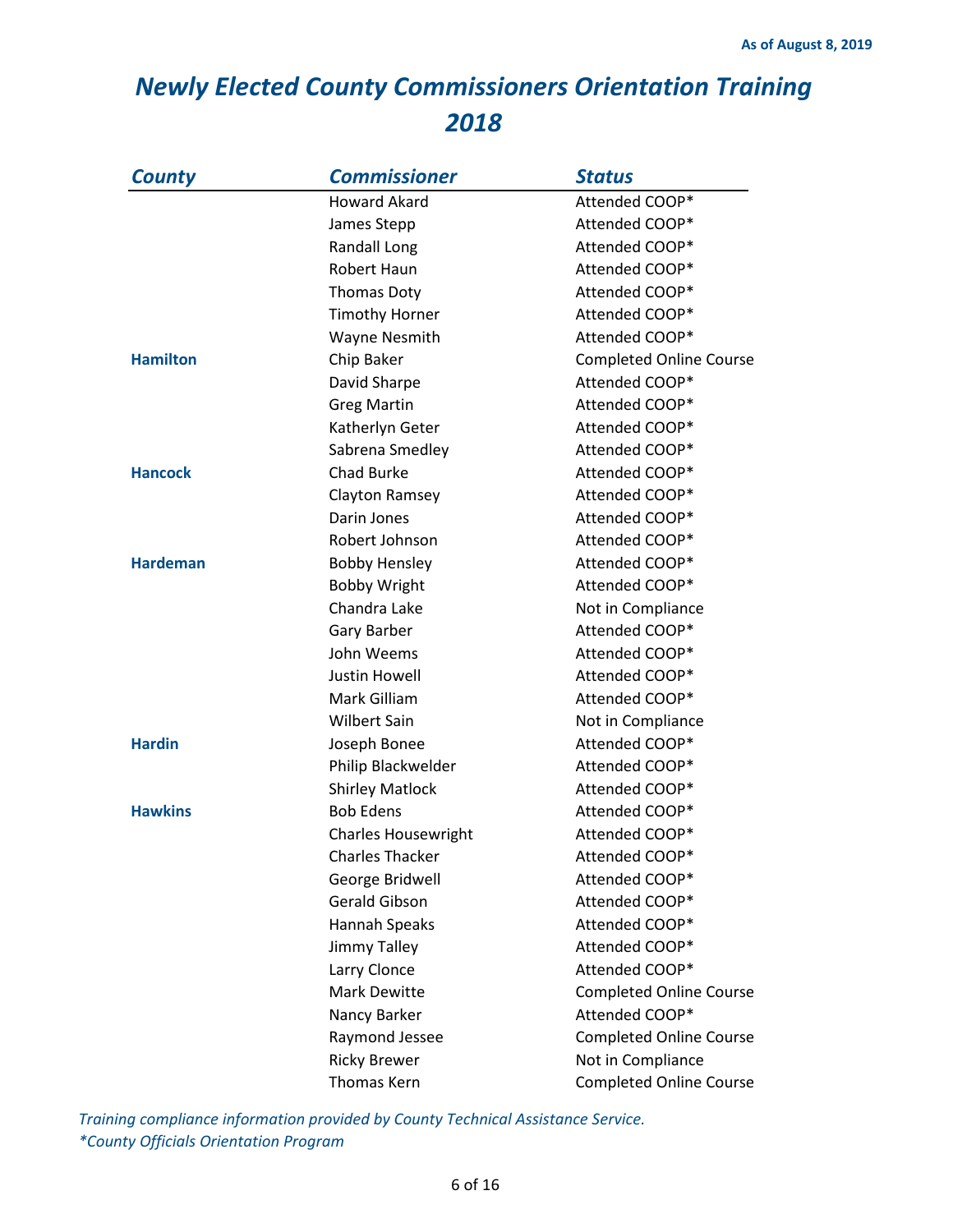| <b>County</b>    | <b>Commissioner</b>      | <b>Status</b>                  |
|------------------|--------------------------|--------------------------------|
|                  | <b>Valerie Goins</b>     | Attended COOP*                 |
| <b>Haywood</b>   | <b>Chris Richards</b>    | Attended COOP*                 |
|                  | Christan Byars           | Attended COOP*                 |
|                  | <b>Dell Phillips</b>     | Not in Compliance              |
|                  | James Carlton            | Not in Compliance              |
|                  | John King                | Not in Compliance              |
|                  | Mary Sharpe              | Not in Compliance              |
|                  | <b>Ronald Bruce</b>      | Attended COOP*                 |
|                  | Sharon Hayes             | Attended COOP*                 |
|                  | <b>Steven King</b>       | Attended COOP*                 |
| <b>Henderson</b> | <b>Blake Stanfill</b>    | Attended COOP*                 |
|                  | David Lefler             | Attended COOP*                 |
|                  | John Anderson            | Attended COOP*                 |
|                  | Shana Duke               | Attended COOP*                 |
|                  | <b>Terry Allen</b>       | Attended COOP*                 |
| <b>Henry</b>     | George Williams          | Attended COOP*                 |
|                  | James Copeland           | Attended COOP*                 |
|                  | James Travis             | Attended COOP*                 |
|                  | Jerry Berry              | Attended COOP*                 |
| <b>Hickman</b>   | <b>Austin Page</b>       | Not in Compliance              |
|                  | Benjamin Chessor         | Not in Compliance              |
|                  | Claude Callicott         | <b>Completed Online Course</b> |
|                  | Corey King               | Attended COOP*                 |
|                  | Kathryn Baldridge        | Attended COOP*                 |
|                  | Kathryn Qualls           | Attended COOP*                 |
|                  | Lionel Barrett           | <b>Completed Online Course</b> |
|                  | <b>Matthew Barnhill</b>  | Not in Compliance              |
| <b>Houston</b>   | Ann Fielder              | Attended COOP*                 |
|                  | <b>Christopher Pitts</b> | Not in Compliance              |
|                  | Daniel Warren            | <b>Completed Online Course</b> |
|                  | Glen Baggett             | <b>Completed Online Course</b> |
|                  | Lance Uffelman           | Not in Compliance              |
|                  | <b>Tony Hayes</b>        | <b>Completed Online Course</b> |
|                  | Vickie Reedy             | Attended COOP*                 |
| <b>Humphreys</b> | James Jared              | Attended COOP*                 |
|                  | John Whitfield           | Attended COOP*                 |
| <b>Jackson</b>   | <b>Anthony Buck</b>      | Attended COOP*                 |
|                  | <b>Brian Lee</b>         | Attended COOP*                 |
|                  | Chris Carter             | Attended COOP*                 |
|                  | Darrell Church           | Attended COOP*                 |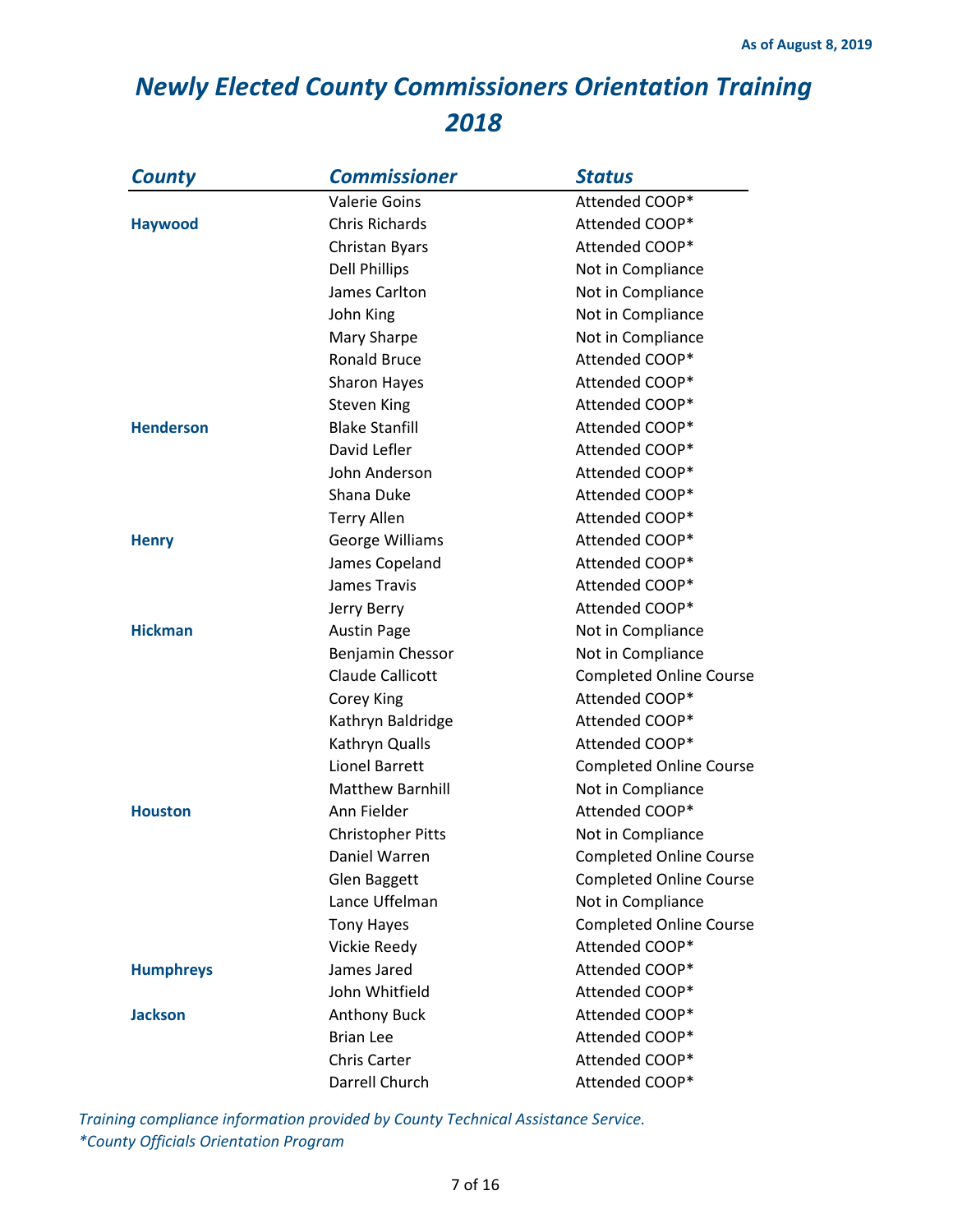| County            | <b>Commissioner</b>      | <b>Status</b>                  |
|-------------------|--------------------------|--------------------------------|
|                   | Douglas Stafford         | Attended COOP*                 |
|                   | Gary Garrison            | Attended COOP*                 |
|                   | Josh Locke               | Not in Compliance              |
|                   | <b>Paul Ballard</b>      | Attended COOP*                 |
|                   | Thomas Wilmoth           | Not in Compliance              |
| <b>Jefferson</b>  | Anthony Walker           | Not in Compliance              |
|                   | Edna Langley             | Attended COOP*                 |
|                   | Gregory Byrd             | <b>Completed Online Course</b> |
|                   | <b>Hilda Thomas</b>      | <b>Completed Online Course</b> |
|                   | Jimmy Patterson          | <b>Completed Online Course</b> |
|                   | <b>Marcus Reed</b>       | <b>Completed Online Course</b> |
|                   | Michael Phagan           | Attended COOP*                 |
|                   | Paul Lowe                | <b>Completed Online Course</b> |
|                   | Ronny Coleman            | <b>Completed Online Course</b> |
| <b>Johnson</b>    | Berna Arnold             | <b>Completed Online Course</b> |
|                   | <b>Fred Phipps</b>       | <b>Completed Online Course</b> |
|                   | Jerry Gentry             | <b>Completed Online Course</b> |
|                   | <b>Joey Norris</b>       | <b>Completed Online Course</b> |
|                   | Megan McEwen             | <b>Completed Online Course</b> |
|                   | William McQueen          | Not in Compliance              |
| <b>Knox</b>       | <b>Justin Biggs</b>      | Attended COOP*                 |
|                   | Larsen Jay               | Attended COOP*                 |
| Lake              | Don Moore                | Attended COOP*                 |
|                   | John Dean                | Attended COOP*                 |
| <b>Lauderdale</b> | <b>Barry Britt</b>       | Attended COOP*                 |
|                   | James Jones              | Attended COOP*                 |
|                   | James King               | Attended COOP*                 |
|                   | Jason Chrestman          | Attended COOP*                 |
|                   | Kenneth Bentley          | Not in Compliance              |
|                   | <b>Terry Mills</b>       | Attended COOP*                 |
|                   | <b>Thomas Dunavant</b>   | Not in Compliance              |
|                   | <b>Wallace McCaslin</b>  | Attended COOP*                 |
| <b>Lawrence</b>   | Jessie Littrell          | <b>Completed Online Course</b> |
|                   | Jonathan Bradley         | Attended COOP*                 |
|                   | Larry Glass              | Attended COOP*                 |
|                   | <b>Ricky Skillington</b> | Attended COOP*                 |
| <b>Lewis</b>      | <b>Allison Tanner</b>    | Attended COOP*                 |
|                   | Aren Ragsdale            | <b>Completed Online Course</b> |
|                   | <b>Austin Carroll</b>    | Attended COOP*                 |
|                   | Jason Fite               | Not in Compliance              |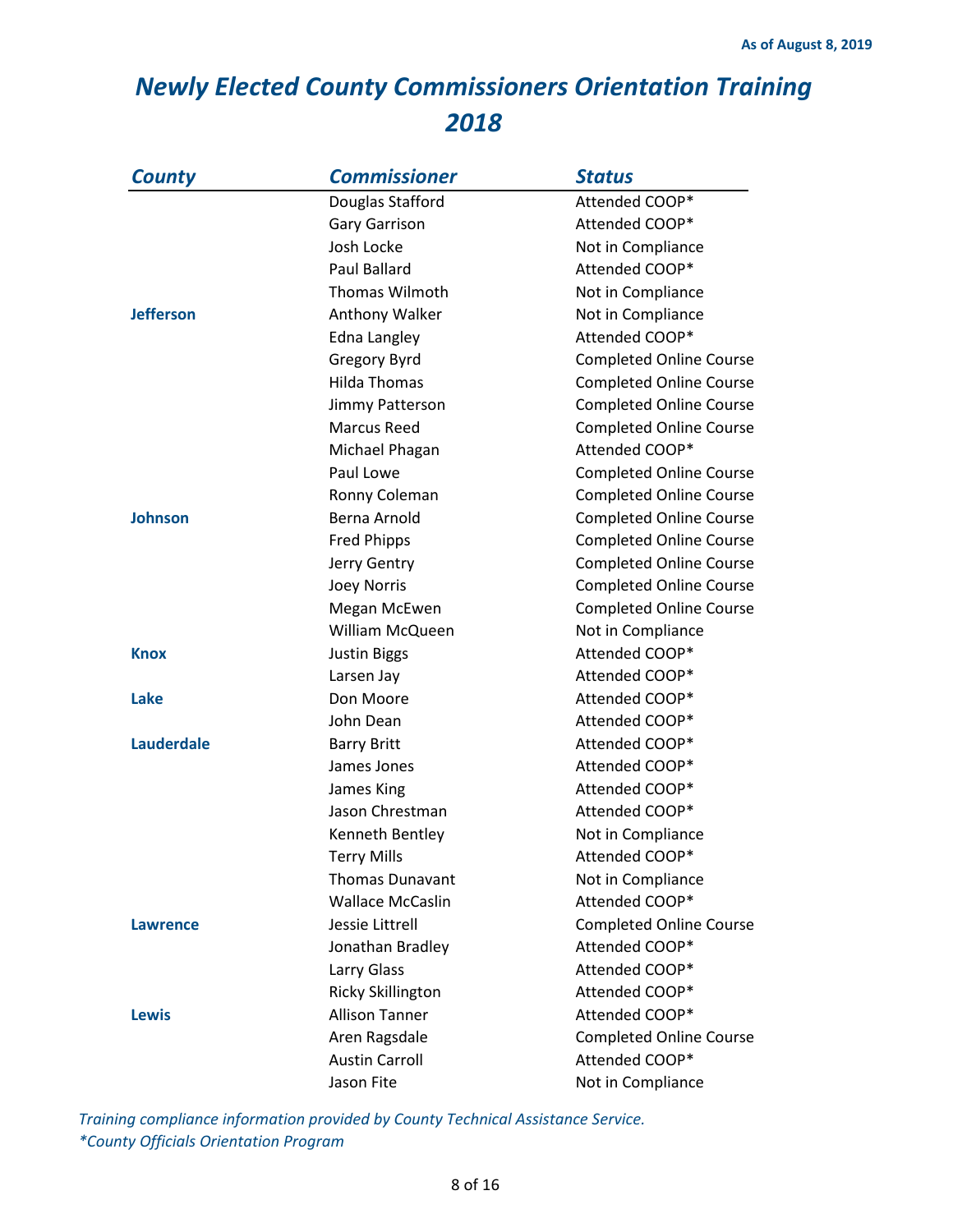| <b>County</b>   | <b>Commissioner</b>      | <b>Status</b>                  |
|-----------------|--------------------------|--------------------------------|
|                 | Robert Taylor            | Attended COOP*                 |
| <b>Lincoln</b>  | <b>Brian Guntherberg</b> | Not in Compliance              |
|                 | <b>Charles Hunter</b>    | Attended COOP*                 |
|                 | <b>Charlton Atchley</b>  | Attended COOP*                 |
|                 | Darren Walker            | Not in Compliance              |
|                 | <b>Glen Douglas</b>      | Attended COOP*                 |
|                 | James Sanders            | Not in Compliance              |
|                 | Joe Mitchell             | Not in Compliance              |
|                 | Jonathon Jacks           | Attended COOP*                 |
|                 | Robert Spray             | Attended COOP*                 |
|                 | <b>Roger Martinez</b>    | Attended COOP*                 |
|                 | <b>Stephanie Britt</b>   | Attended COOP*                 |
|                 | <b>Tori Young</b>        | Attended COOP*                 |
| Loudon          | Gary Whitfield           | Not in Compliance              |
|                 | Julia Hurley             | Attended COOP*                 |
|                 | Michael Waller           | Attended COOP*                 |
| <b>Macon</b>    | Chad West                | Not in Compliance              |
|                 | Jarhea Wilmore           | Attended COOP*                 |
|                 | Kyle Petty               | <b>Completed Online Course</b> |
|                 | Marcus Smith             | Not in Compliance              |
|                 | Michael Slayton          | Attended COOP*                 |
|                 | Scott Cothron            | <b>Completed Online Course</b> |
| <b>Madison</b>  | Aaron Ellison            | Attended COOP*                 |
|                 | <b>Adrian Montague</b>   | Attended COOP*                 |
|                 | <b>Brett Beckham</b>     | Attended COOP*                 |
|                 | Carl Alexander           | Attended COOP*                 |
|                 | Cyndi Bryant             | Not in Compliance              |
|                 | Jeffery Wall             | Attended COOP*                 |
|                 | Joel Bush                | Not in Compliance              |
|                 | Joseph Hale              | <b>Completed Online Course</b> |
|                 | <b>Terrance Spearman</b> | Attended COOP*                 |
|                 | <b>Thomas Gobbell</b>    | Attended COOP*                 |
| <b>Marion</b>   | <b>Ernest Reames</b>     | Attended COOP*                 |
|                 | <b>Jimmy Nunley</b>      | Attended COOP*                 |
|                 | <b>Kenneth Skiles</b>    | Attended COOP*                 |
| <b>Marshall</b> | <b>Anthony Nichols</b>   | Attended COOP*                 |
|                 | Cannon Allen             | <b>Completed Online Course</b> |
|                 | Edwin Hollingsworth      | <b>Completed Online Course</b> |
|                 | Jeffery Poarch           | Attended COOP*                 |
|                 | Lynell Blackwell         | Attended COOP*                 |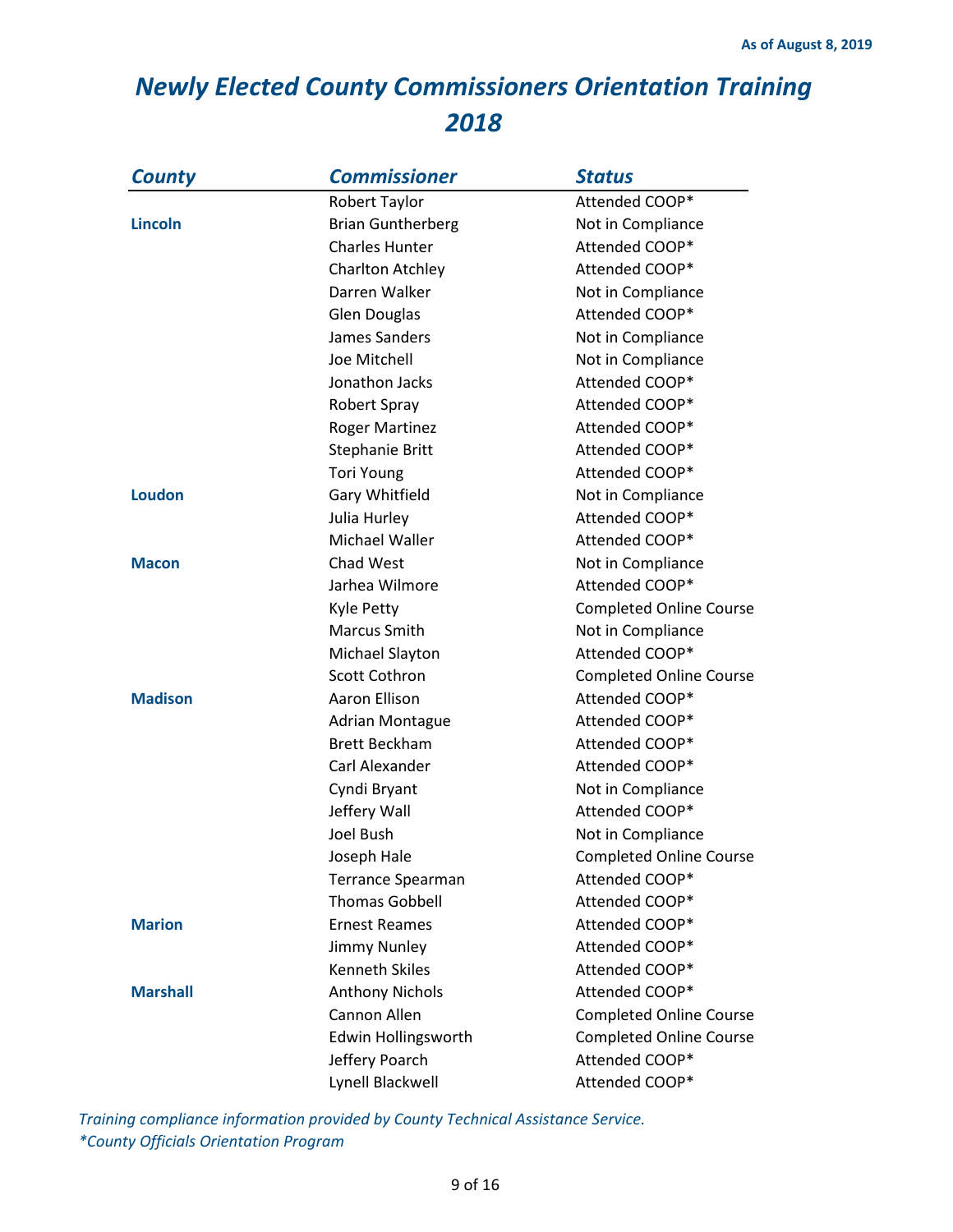| <b>County</b>     | <b>Commissioner</b>     | <b>Status</b>                  |
|-------------------|-------------------------|--------------------------------|
|                   | Roger Murphree          | Attended COOP*                 |
|                   | <b>Vincent Cuevas</b>   | Attended COOP*                 |
| <b>Maury</b>      | <b>Brian McKelvy</b>    | <b>Completed Online Course</b> |
|                   | <b>Brian Vick</b>       | <b>Completed Online Course</b> |
|                   | Connie Green            | Attended COOP*                 |
|                   | David Mischke           | Attended COOP*                 |
|                   | Kevin Markham           | Attended COOP*                 |
|                   | Matthew White           | Not in Compliance              |
|                   | Michelle Haney          | Attended COOP*                 |
|                   | Ronald Attkisson        | Attended COOP*                 |
|                   | <b>WAYNE Patterson</b>  | Attended COOP*                 |
|                   | Wendell Shaw            | Not in Compliance              |
| <b>McNairy</b>    | Anthony Carr            | Attended COOP*                 |
|                   | <b>Bradley Hunt</b>     | <b>Completed Online Course</b> |
|                   | <b>Candice Garrison</b> | <b>Completed Online Course</b> |
|                   | Jackie Pickle           | Attended COOP*                 |
|                   | James Hollingsworth     | <b>Completed Online Course</b> |
|                   | Jimmy Ray               | Attended COOP*                 |
|                   | Kerry Brown             | <b>Completed Online Course</b> |
|                   | Michelle Kientz         | Attended COOP*                 |
|                   | Pamela Carroll          | Attended COOP*                 |
|                   | Phillip Hollingsworth   | Attended COOP*                 |
|                   | <b>Richard Ashe</b>     | Attended COOP*                 |
|                   | <b>Ryan Sisk</b>        | <b>Completed Online Course</b> |
|                   | <b>Steve Sweat</b>      | Not in Compliance              |
|                   | Sybil Dancer            | Attended COOP*                 |
|                   | <b>Terry McCormick</b>  | Attended COOP*                 |
| <b>Meigs</b>      | Kristy Kelly-sewell     | Attended COOP*                 |
|                   | <b>Ralph Minnis</b>     | Attended COOP*                 |
| <b>Monroe</b>     | <b>Chad Leming</b>      | Attended COOP*                 |
|                   | Chris Wiseman           | Attended COOP*                 |
|                   | George Watson           | Attended COOP*                 |
|                   | Larry Anderson          | Attended COOP*                 |
|                   | <b>Samuel Harrill</b>   | Attended COOP*                 |
| <b>Montgomery</b> | Carmelle Chandler       | Attended COOP*                 |
|                   | Christopher Rasnic      | Attended COOP*                 |
|                   | James Lewis             | Attended COOP*                 |
|                   | Jason Knight            | Attended COOP*                 |
|                   | Joseph Smith            | Attended COOP*                 |
|                   | Joshua Beal             | Attended COOP*                 |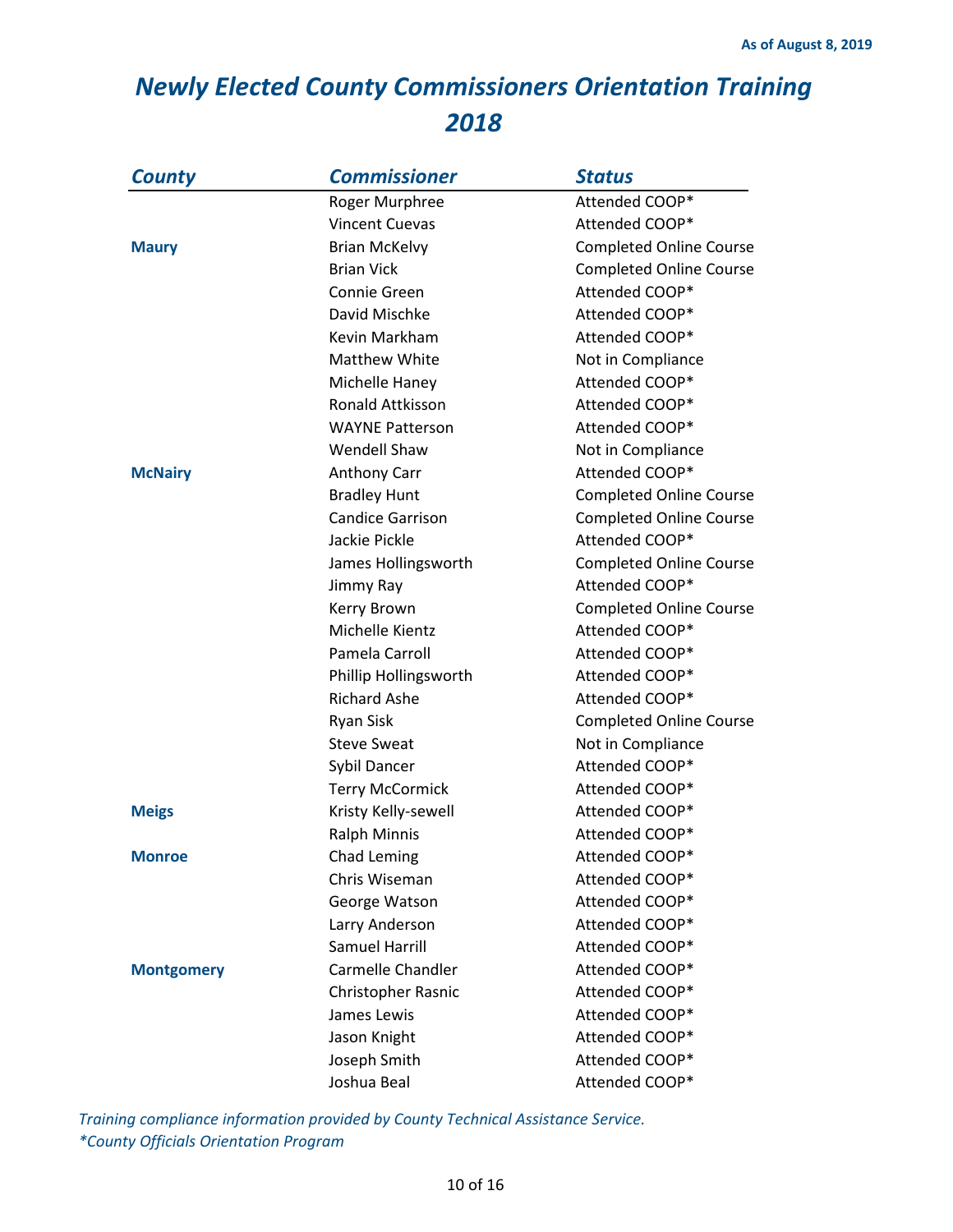| <b>County</b>  | <b>Commissioner</b>            | <b>Status</b>                  |
|----------------|--------------------------------|--------------------------------|
|                | Lisa Prichard                  | Attended COOP*                 |
|                | Loretta Bryant                 | Attended COOP*                 |
|                | Rashidah Leverett              | Attended COOP*                 |
|                | <b>Richard Ray</b>             | Attended COOP*                 |
|                | Tangi Smith                    | Attended COOP*                 |
|                | Walker Woodruff                | Attended COOP*                 |
| <b>Morgan</b>  | Aaron Anderson                 | <b>Completed Online Course</b> |
|                | Melissa Bryant                 | Not in Compliance              |
|                | Michael Raiford                | <b>Completed Online Course</b> |
|                | Robert Byrd                    | Attended COOP*                 |
|                | <b>Susie Kries</b>             | <b>Completed Online Course</b> |
|                | Vernon Justes                  | Not in Compliance              |
| <b>Obion</b>   | <b>Edward Hudgins</b>          | Attended COOP*                 |
|                | James Gray                     | Attended COOP*                 |
|                | Robert Holman                  | Attended COOP*                 |
|                | Ryan Ellegood                  | Attended COOP*                 |
| <b>Overton</b> | Geraldine Walker               | Attended COOP*                 |
|                | Harlie McCowan                 | Attended COOP*                 |
|                | Jeff Long                      | Attended COOP*                 |
|                | Lee Richards                   | Attended COOP*                 |
|                | Shane Walker                   | Attended COOP*                 |
| <b>Perry</b>   | <b>Brad Burgess</b>            | Attended COOP*                 |
|                | <b>Michael Trull</b>           | Attended COOP*                 |
|                | Zach Dill                      | Attended COOP*                 |
| <b>Pickett</b> | <b>Andrew Conner</b>           | Attended COOP*                 |
|                | <b>Brad Flowers</b>            | Not in Compliance              |
|                | Douglas Scroggins              | Attended COOP*                 |
|                | Joe Harden                     | Attended COOP*                 |
|                | Sheila Moon                    | Attended COOP*                 |
|                | Terri Worley                   | Attended COOP*                 |
|                | <b>Tony Beaty</b>              | Not in Compliance              |
| <b>Polk</b>    | <b>August Floyd Esquinance</b> | Attended COOP*                 |
|                | Deborah Davis                  | Attended COOP*                 |
|                | James Woody                    | Attended COOP*                 |
|                | Jeremy Kimsey                  | <b>Completed Online Course</b> |
|                | Roger Evans                    | Attended COOP*                 |
|                | Samantha Trantham              | Attended COOP*                 |
| <b>Putnam</b>  | Andrew Donadio                 | Attended COOP*                 |
|                | George Sandlin                 | Not in Compliance              |
|                | Grover Bennett                 | Attended COOP*                 |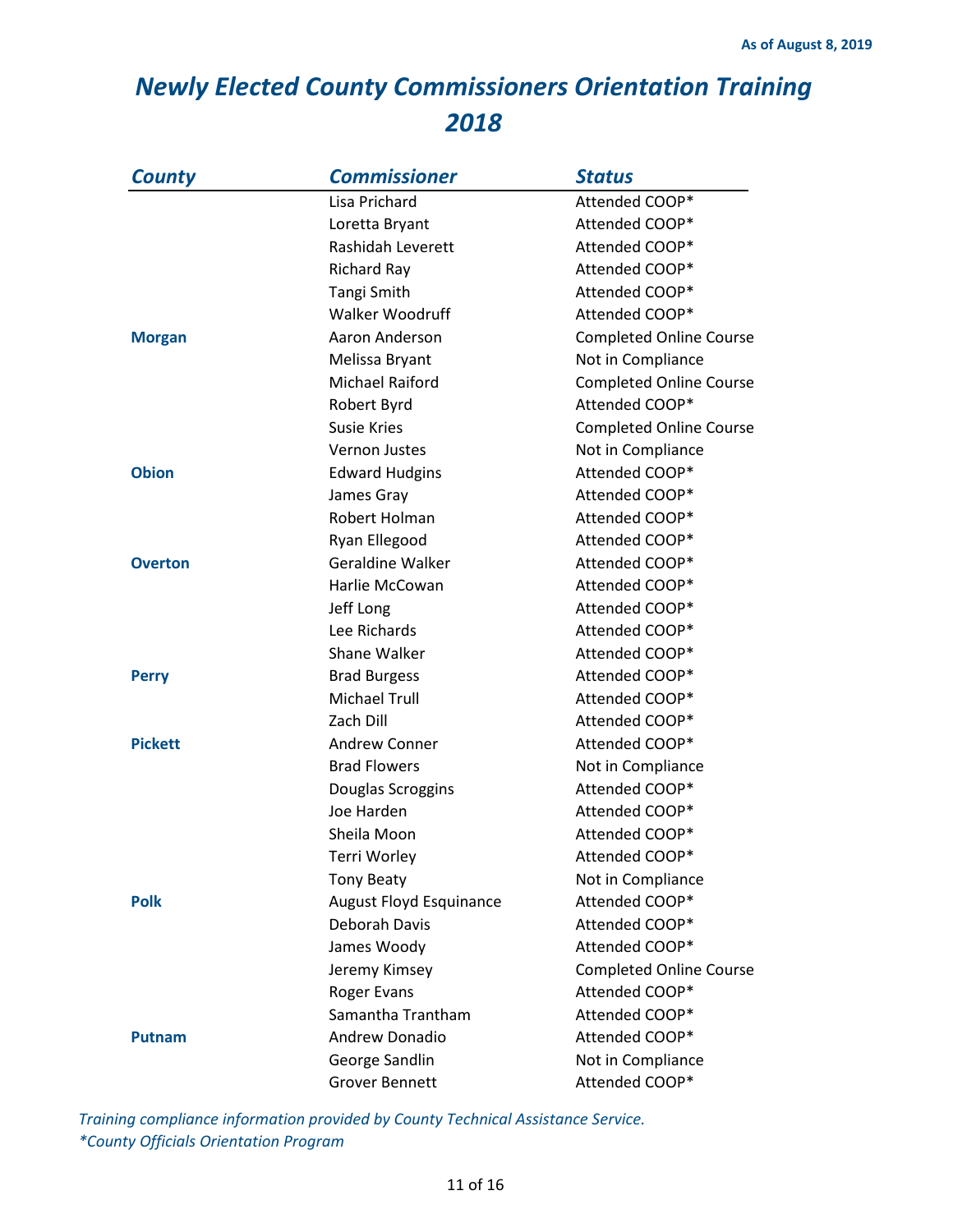| <b>County</b>     | <b>Commissioner</b>     | <b>Status</b>                  |
|-------------------|-------------------------|--------------------------------|
|                   | Jonathan A Williams     | Attended COOP*                 |
|                   | Katherine Dunn          | Attended COOP*                 |
|                   | Kevin Christopher       | Not in Compliance              |
|                   | <b>Terry Randolph</b>   | <b>Completed Online Course</b> |
|                   | <b>Theresa Tayes</b>    | Attended COOP*                 |
|                   | Troy Johnson            | Attended COOP*                 |
|                   | <b>Wendell Wilson</b>   | Not in Compliance              |
|                   | <b>Willard Moss</b>     | Attended COOP*                 |
| <b>Rhea</b>       | Leo Stephens            | Attended COOP*                 |
|                   | Ronald Raper            | Attended COOP*                 |
|                   | <b>Russell Rogers</b>   | <b>Completed Online Course</b> |
|                   | Sandra R Francisco      | Not in Compliance              |
|                   | <b>William Thedford</b> | Attended COOP*                 |
| <b>Roane</b>      | <b>Ben Gann</b>         | Attended COOP*                 |
|                   | Ben Wilson              | Attended COOP*                 |
|                   | <b>Charlotte Bowers</b> | Attended COOP*                 |
|                   | David Brashears         | Attended COOP*                 |
|                   | Glen Hickman            | Not in Compliance              |
|                   | Jerry White             | Attended COOP*                 |
|                   | <b>Virgil Hester</b>    | Attended COOP*                 |
| <b>Robertson</b>  | <b>Billy Gray</b>       | Attended COOP*                 |
|                   | Dennis Wade             | Attended COOP*                 |
|                   | Jeffrey Ayres           | Attended COOP*                 |
|                   | Jeffrey De Long         | Attended COOP*                 |
|                   | Leland Spain            | Attended COOP*                 |
|                   | <b>Scott Ballard</b>    | Attended COOP*                 |
|                   | Stephanie Bradley       | Attended COOP*                 |
|                   | V Woodard               | Attended COOP*                 |
| <b>Rutherford</b> | David Gammon            | Not in Compliance              |
|                   | <b>Herbert Harris</b>   | Not in Compliance              |
|                   | Michael Wrather         | Attended COOP*                 |
|                   | <b>Steven Ervin</b>     | Attended COOP*                 |
| <b>Scott</b>      | <b>Benny Carson</b>     | Attended COOP*                 |
|                   | David Jeffers           | <b>Completed Online Course</b> |
|                   | <b>Harold Chambers</b>  | <b>Completed Online Course</b> |
|                   | Paul Strunk             | Not in Compliance              |
|                   | Shonda Gray             | Attended COOP*                 |
| <b>Sequatchie</b> | <b>Chester Shell</b>    | Attended COOP*                 |
|                   | David Hudson            | Attended COOP*                 |
|                   | <b>Gary Williams</b>    | Attended COOP*                 |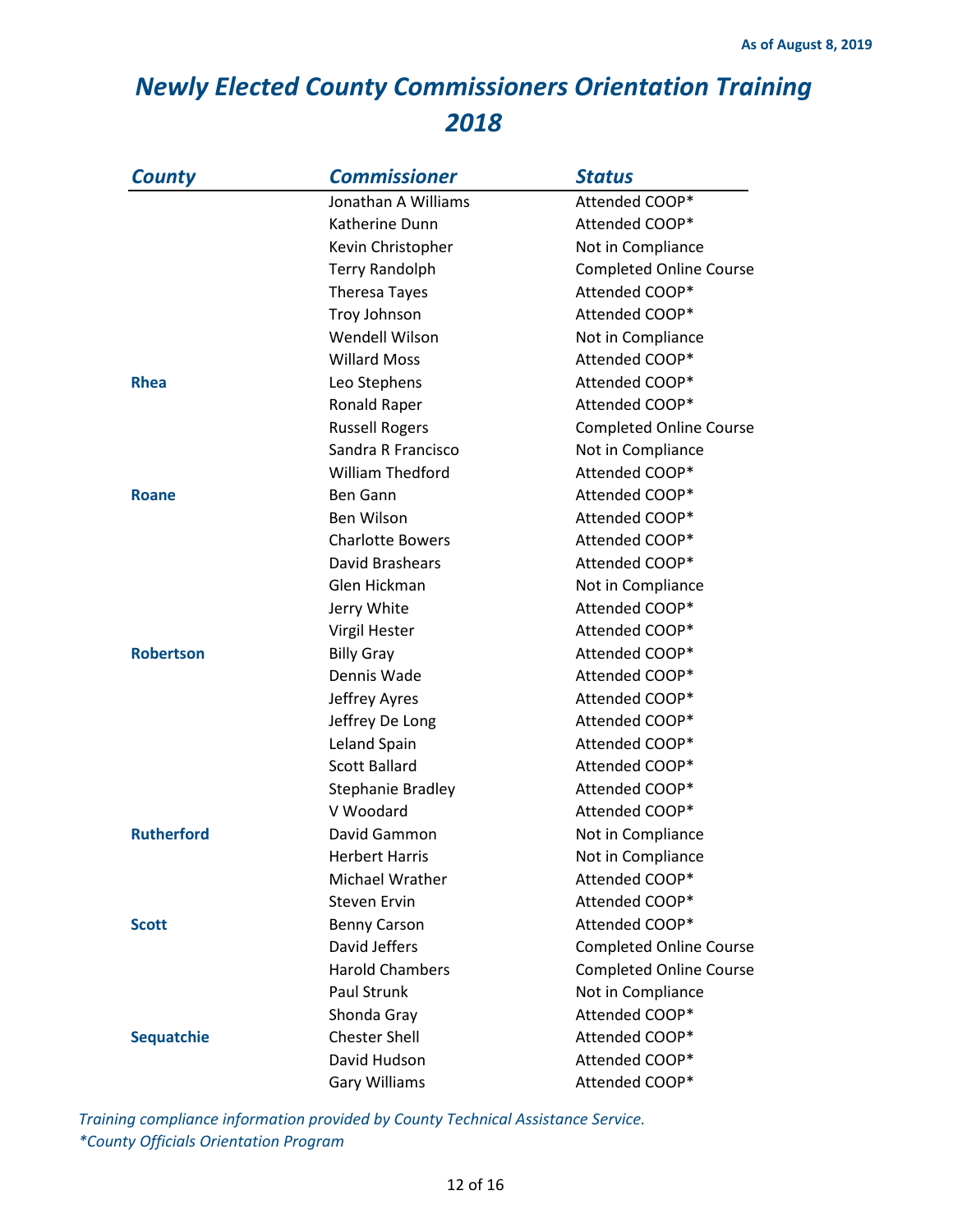| <b>County</b>   | <b>Commissioner</b>     | <b>Status</b>                  |
|-----------------|-------------------------|--------------------------------|
|                 | Patricia Dotson         | Attended COOP*                 |
| <b>Sevier</b>   | Aaron Foster            | Attended COOP*                 |
|                 | Dale Hill               | Attended COOP*                 |
|                 | <b>Todd Humble</b>      | Attended COOP*                 |
| <b>Shelby</b>   | <b>Amber Mills</b>      | Attended COOP*                 |
|                 | <b>Brandon Morrison</b> | Attended COOP*                 |
|                 | David Bradford          | <b>Completed Online Course</b> |
|                 | <b>Edmund Ford</b>      | <b>Completed Online Course</b> |
|                 | Michael Whaley          | <b>Completed Online Course</b> |
|                 | Mick Wright             | Attended COOP*                 |
|                 | Mickell Lowery          | Not in Compliance              |
|                 | Tamara Sawyer           | Not in Compliance              |
| <b>Smith</b>    | <b>Billy Reece</b>      | Not in Compliance              |
|                 | Colby McKinney          | Attended COOP*                 |
|                 | Erika Ebel              | Attended COOP*                 |
|                 | Greta Kirby             | Attended COOP*                 |
|                 | Jason Powell            | Not in Compliance              |
|                 | Jason Stewart           | <b>Completed Online Course</b> |
|                 | <b>Ronald Shumake</b>   | Attended COOP*                 |
|                 | <b>Terry Givens</b>     | Not in Compliance              |
|                 | <b>Thomas Paschal</b>   | Attended COOP*                 |
| <b>Stewart</b>  | Hulin Shepherd          | Attended COOP*                 |
|                 | James Mathis            | Attended COOP*                 |
| <b>Sullivan</b> | Alicia Starnes          | <b>Completed Online Course</b> |
|                 | <b>Andrew Cross</b>     | Attended COOP*                 |
|                 | Anthony Leonard         | Attended COOP*                 |
|                 | <b>Colette George</b>   | Attended COOP*                 |
|                 | David Akard             | Attended COOP*                 |
|                 | Douglas Woods           | Attended COOP*                 |
|                 | Dwight King             | Not in Compliance              |
|                 | Gary Stidham            | Attended COOP*                 |
|                 | <b>Herchel Glover</b>   | Attended COOP*                 |
|                 | <b>Hunter Locke</b>     | Attended COOP*                 |
|                 | Joyce Crosswhite        | Attended COOP*                 |
|                 | <b>Judy Blalock</b>     | Attended COOP*                 |
|                 | Larry Crawford          | Attended COOP*                 |
|                 | <b>Mark Hutton</b>      | Attended COOP*                 |
|                 | Michale Broughton       | Attended COOP*                 |
|                 | Samuel Jones            | Attended COOP*                 |
| <b>Sumner</b>   | Deanne Dewitt           | Attended COOP*                 |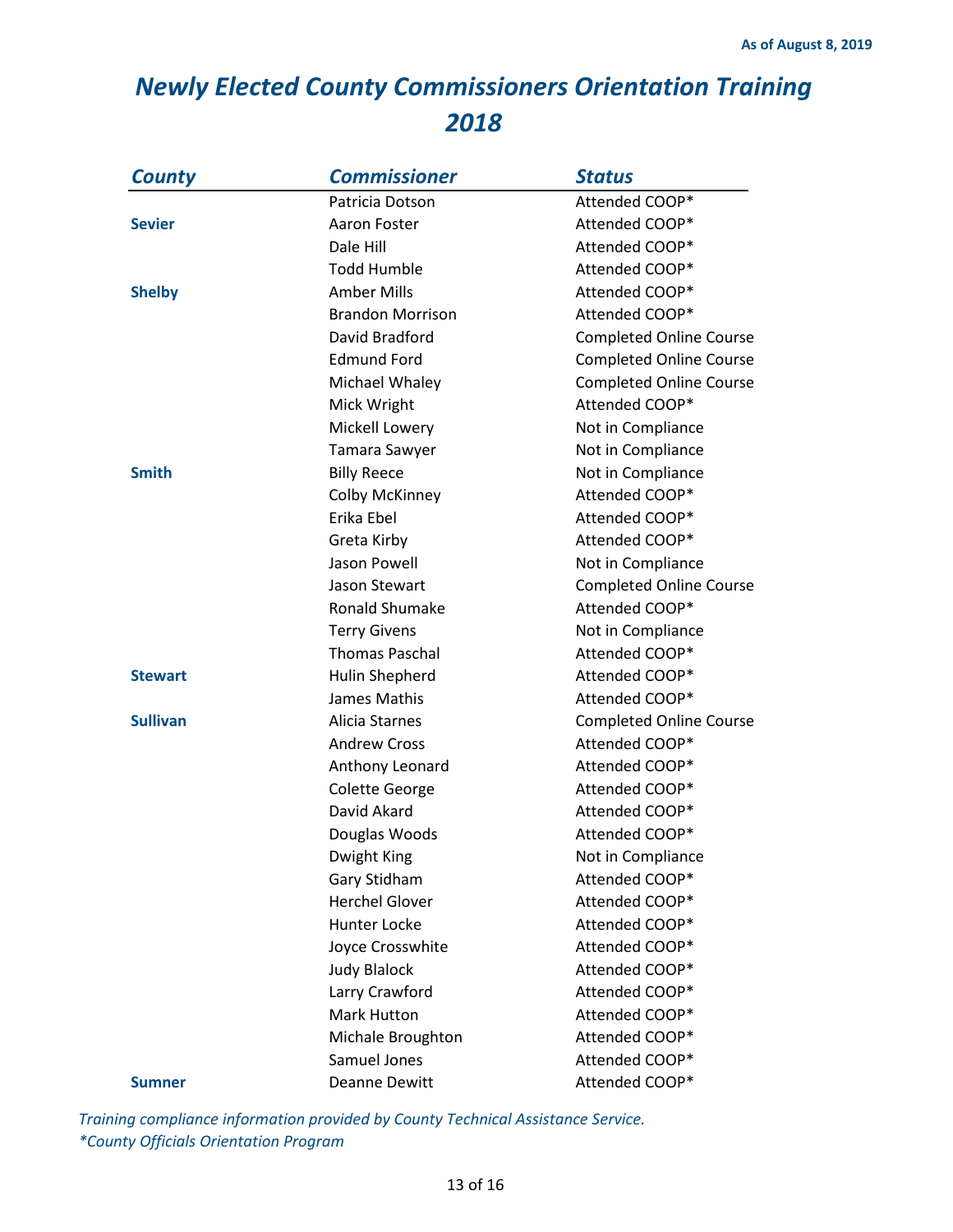| County           | <b>Commissioner</b>          | <b>Status</b>                  |
|------------------|------------------------------|--------------------------------|
|                  | <b>Franklin Rhodes</b>       | Attended COOP*                 |
|                  | Jeremy Mansfield             | Attended COOP*                 |
|                  | Justin Nipper                | Attended COOP*                 |
|                  | Loren Echols                 | Attended COOP*                 |
|                  | Luke Tinsley                 | Not in Compliance              |
|                  | Robert Sullivan              | Not in Compliance              |
|                  | <b>Shellie Tucker</b>        | Attended COOP*                 |
|                  | <b>Terry Wright</b>          | <b>Completed Online Course</b> |
| <b>Tipton</b>    | <b>Bobbie Smith</b>          | Not in Compliance              |
|                  | <b>Christopher Armstrong</b> | Attended COOP*                 |
|                  | David Copeland               | Attended COOP*                 |
|                  | Jonathan Murphy              | Attended COOP*                 |
|                  | Michael Naifeh               | <b>Completed Online Course</b> |
|                  | <b>Richard Kelley</b>        | Attended COOP*                 |
|                  | Stephen Shopher              | Attended COOP*                 |
|                  | <b>Walker Adams</b>          | Attended COOP*                 |
| <b>Trousdale</b> | <b>Beverly Atwood</b>        | Attended COOP*                 |
|                  | Coy Dickey                   | Attended COOP*                 |
|                  | Dwight Jewell                | Attended COOP*                 |
|                  | <b>Grace Thomas</b>          | Attended COOP*                 |
|                  | Kenneth Buckmaster           | Not in Compliance              |
|                  | Landon Gulley                | <b>Completed Online Course</b> |
|                  | Mary Baker                   | Attended COOP*                 |
| <b>Unicoi</b>    | Stephen Hendrix              | <b>Completed Online Course</b> |
|                  | <b>Todd Wilcox</b>           | Not in Compliance              |
| <b>Union</b>     | Danny Cooke                  | Attended COOP*                 |
|                  | Debra Keck                   | Attended COOP*                 |
|                  | Jeffrey Brantley             | Not in Compliance              |
|                  | Jeffrey Chesney              | Attended COOP*                 |
|                  | <b>Jody Smith</b>            | Not in Compliance              |
|                  | Joyce Meltabarger            | Not in Compliance              |
|                  | Larry Lay                    | Attended COOP*                 |
|                  | Sidney Jessee                | Not in Compliance              |
|                  | Virgie Munsey                | <b>Completed Online Course</b> |
| <b>Van Buren</b> | <b>Dalton Mosley</b>         | Attended COOP*                 |
|                  | Michael Woodlee              | Not in Compliance              |
|                  | Zackary Fletcher             | Not in Compliance              |
| <b>Warren</b>    | Cole Taylor                  | Not in Compliance              |
|                  | Daniel Owens                 | Attended COOP*                 |
|                  | Deborah Evans                | <b>Completed Online Course</b> |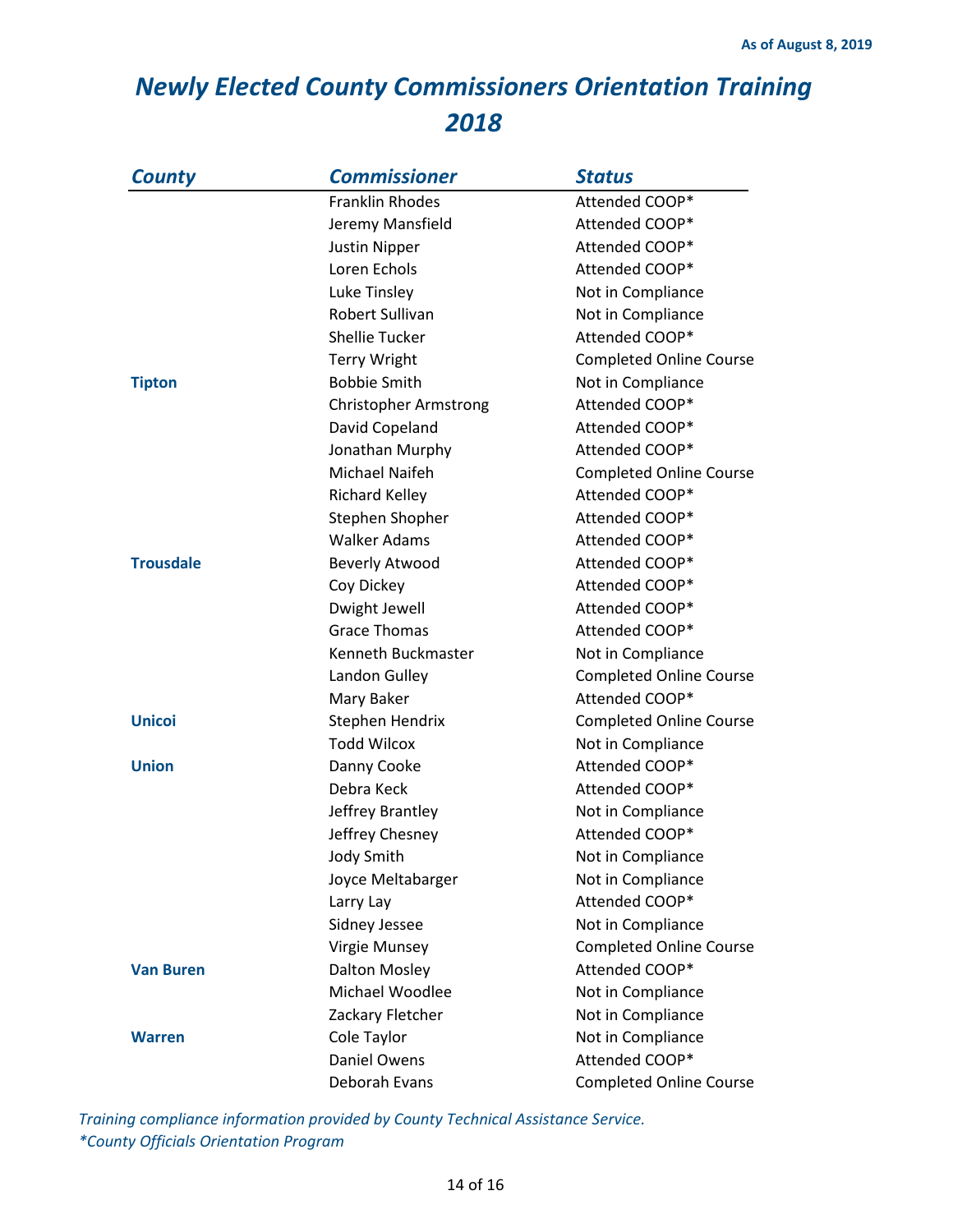| <b>County</b>     | <b>Commissioner</b>     | <b>Status</b>                  |
|-------------------|-------------------------|--------------------------------|
|                   | Joe Dunlap              | Attended COOP*                 |
|                   | Joseph Stotts           | Attended COOP*                 |
|                   | Lori Judkins            | Attended COOP*                 |
|                   | Mary Ross               | Attended COOP*                 |
|                   | <b>Michael Bell</b>     | Attended COOP*                 |
|                   | Robert Hennessee        | Attended COOP*                 |
|                   | Stephen Glenn           | Attended COOP*                 |
|                   | Steven Helton           | Attended COOP*                 |
| <b>Washington</b> | David Harris            | Attended COOP*                 |
|                   | <b>Freddie Malone</b>   | Attended COOP*                 |
|                   | James Wheeler           | Attended COOP*                 |
|                   | Jerome Fitzgerald       | <b>Completed Online Course</b> |
|                   | Jodi Jones              | Attended COOP*                 |
|                   | <b>Phillip Carriger</b> | Not in Compliance              |
|                   | <b>Suzanne Williams</b> | Attended COOP*                 |
| <b>Wayne</b>      | James Staggs            | Attended COOP*                 |
|                   | Mary Garner             | <b>Completed Online Course</b> |
|                   | <b>Sherrie Powers</b>   | Attended COOP*                 |
|                   | Stephen Pevahouse       | Not in Compliance              |
|                   | <b>Timothy Prater</b>   | Attended COOP*                 |
|                   | <b>Vickie Petty</b>     | <b>Completed Online Course</b> |
| <b>Weakley</b>    | <b>Bobby Dunlap</b>     | Attended COOP*                 |
|                   | <b>Colton Nanney</b>    | Not in Compliance              |
|                   | David Bell              | <b>Completed Online Course</b> |
|                   | Donnie Essary           | Attended COOP*                 |
| <b>White</b>      | <b>Bobby McCulley</b>   | Not in Compliance              |
|                   | David Broyles           | Not in Compliance              |
|                   | <b>Dillard Quick</b>    | Not in Compliance              |
|                   | John White              | Attended COOP*                 |
|                   | Lanny Selby             | Attended COOP*                 |
|                   | Lonnie Crouch           | Attended COOP*                 |
|                   | <b>Robert McCormick</b> | Attended COOP*                 |
|                   | Roger Mason             | Not in Compliance              |
|                   | <b>Thomas Austin</b>    | Not in Compliance              |
| <b>Williamson</b> | <b>Beth Lothers</b>     | Not in Compliance              |
|                   | <b>Chadwick Story</b>   | Attended COOP*                 |
|                   | <b>Charles Morton</b>   | Attended COOP*                 |
|                   | <b>Erin Nations</b>     | <b>Completed Online Course</b> |
|                   | Jennifer Mason          | Attended COOP*                 |
|                   | Jerry Rainey            | Attended COOP*                 |